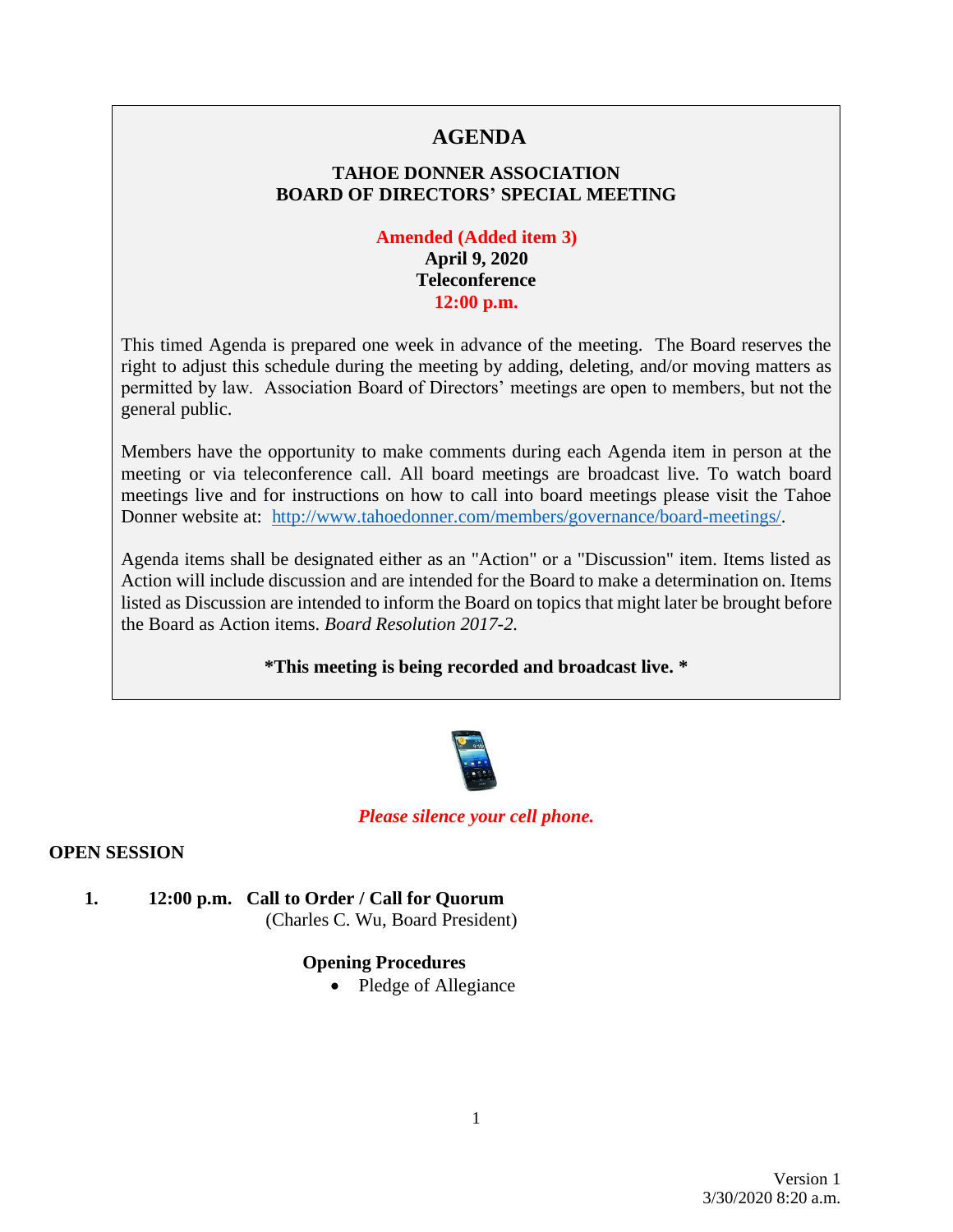### **2. 12:01 p.m. Member & Director Comments**

Property owners' comments are welcomed at this time for matters not on the agenda and are limited to three minutes. However, members may submit additional comments by email to the Board at [board@tahoedonner.com.](mailto:board@tahoedonner.com) The Board president will recognize members to comment on agenda items as they occur. Members are requested to identify themselves and to include Unit and Lot Number or Tahoe Donner address. Directors and Staff are limited by law to brief responses and clarifying questions to matters not on the agenda. Directors may request Staff to report back to the Board concerning such matters and place the matter on a future Board agenda.

Board meetings are defined by the Davis-Stirling Act as a gathering of a majority of directors at the same time and place to "hear, discuss, or deliberate upon any item of business that is within the authority of the Board." (Civ. Code §4090.) A Board meeting is a meeting of the corporation's Board of Directors to conduct business of the corporation.

# **3. 12:05 p.m. Action: Capital Projects – Snowmaking**

(Jon Mitchell, Director of Capital Projects)

The Board of Directors will discuss and consider the approval of development fund projects: snowmaking at one or both of Snowplay and the Cross Country Ski Area, and/or consider of approval of portions of the projects to move forward including but not limited to the environmental and construction and permitting.

#### **4. 1:05 p.m. Action: 2019 Audit Report**

(Mike Salmon, Director of Finance and Accounting)

The Board of Directors will be presented with the Tahoe Donner Association 2019 Audit Report from McClintock Accountancy Corporation, for their review and consideration for approval.

#### **5. 3:00 p.m. Executive Session (closed to members)**

The Board is allowed to meet in "executive session" to discuss certain topics (Civil Code §4935).

The Board of Directors plan to meet in Executive Session to discuss the following:

- Personnel Matters
- Approval of Executive Session Minutes

# **6. 4:00 p.m. Adjournment**